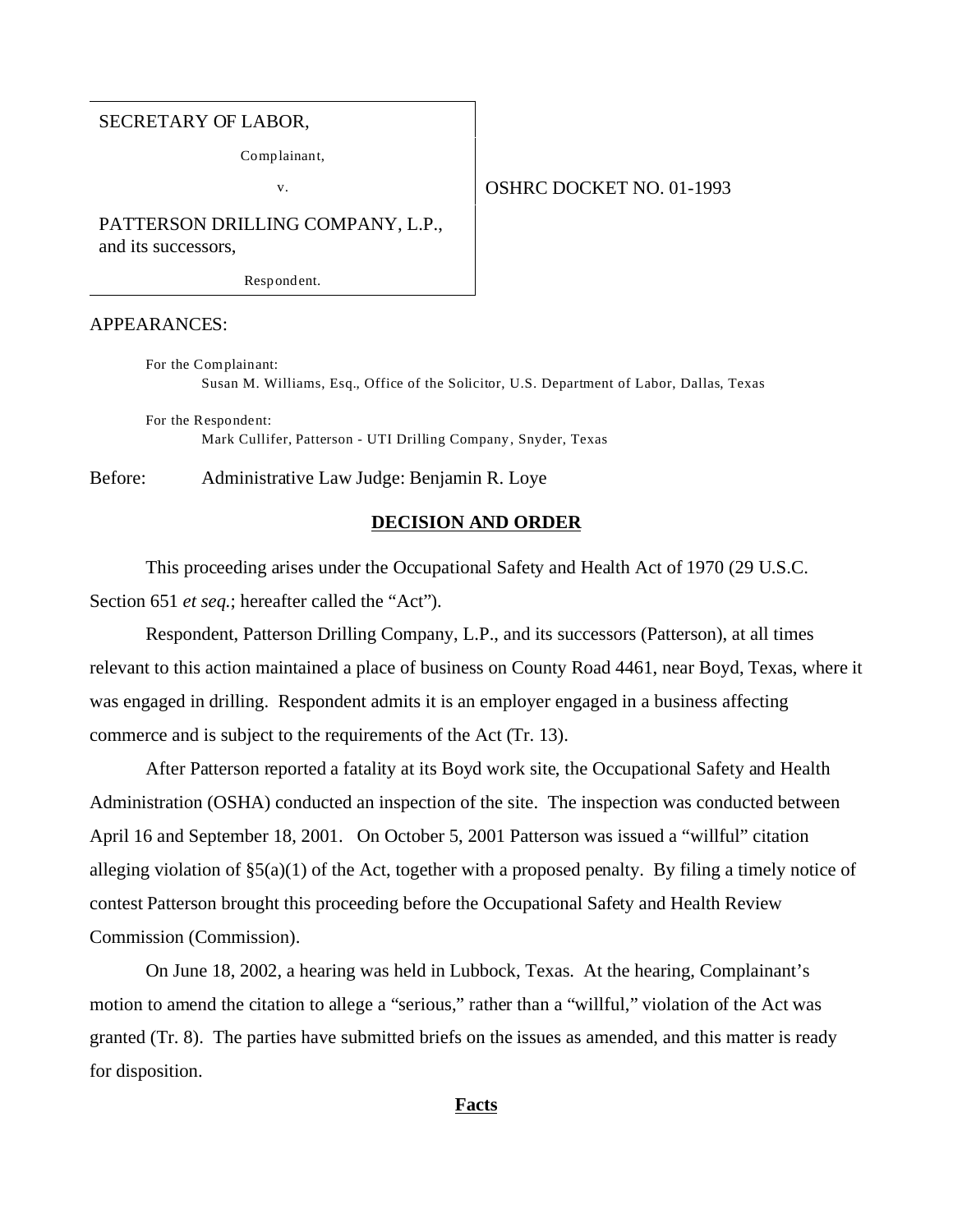On April 13, 2001 Patterson employees were bringing pipe out of the hole at the drill site near Boyd, Texas (Tr. 27). Compliance Officer (CO) Sandra Boudloche testified that Cayetano Moreno, the driller in charge of the floor operation, told her that the crew was using a single "tong" (essentially a four to five hundred pound pipe wrench) to break out the pipe (Tr. 24, 65, 202; Exh. C-8). The tong was tightened onto the segment, or stand, of pipe pulled from the drill hole, and secured to the derrick by means of a "snub line" attached to a "tong pin" in the outermost end of the tong arm (Tr. 50; Exh. C-1 at F, C-8). The "rotary table," a 36 inch diameter mechanized disc in the floor of the rig through which the pipe passes (Tr. 329; Exh. C-1, at B and C), was engaged to break the joint or connection between the uppermost stand of pipe and the pipe remaining in the hole (Tr. 34, 65-66; C-8; *See also testimony of G. Bagnall*, Tr. 190-91). Moreno told Boudloche that the crew removed a few stands of pipe without incident. The last time Moreno engaged the rotary table engine, however, he heard a loud pop (Tr. 38, 64-65; Exh. C-8). The bolt securing the tong pin to the tong arm sheared, and the tong pin came out, freeing the tong from the restraining snub line (Tr. 33, 45, 53 64-65; Exh. C-1 at D; C-3; C-4; *See also testimony of G. Bagnall*, Tr. 192). The tong swung around with the pipe spinning in the rotary table and struck Mr. John Crocker, a floor hand. Mr. Crocker subsequently died of his injuries (Tr. 22, 24, 39, 65; Exh. C-8).

Mr. Moreno told CO Boudloche that they usually used a two tong method to break out pipe; however, he did not know of any company rule prohibiting the use of only one tong (Tr. 66). Moreno told Boudloche that the supervising tool pusher, Brent Keysey, knew they were using only one tong (Tr. 22, 24, 66).

#### **Alleged Violations**

Serious Citation 1, item 1 alleges:

Section 5(a)(1) of the Occupational Safety and Health Act of 1970:

A. The employer did not furnish employment and a place of employment which were free from recognized hazards that were causing or likely to cause death or serious physical harm to employees. Employees were exposed to the hazard of being struck by manual tongs at the Wolfe Guinn Renfro #4 Drilling Site, off of County Road 4461 near Boyd, TX as a result of using a Woolley Super "B" Rotary Tong which had been fitted with bolt not complying with the manufacturer's specification. An ASTM A307 bolt (0.5 inch x 4.0 inch approximate measurements) was installed on the lever of the tong to secure the tong line where a 0.75 inch x 4 inch, Grade 5 screw bolt was specified. One feasible and acceptable abatement method to correct is hazard is to (1) Use parts which comply with the manufacturing specifications when repairing tongs, and, (2) Train employees who use tongs to recognize the importance of using correct parts and to promptly report the need for repairs.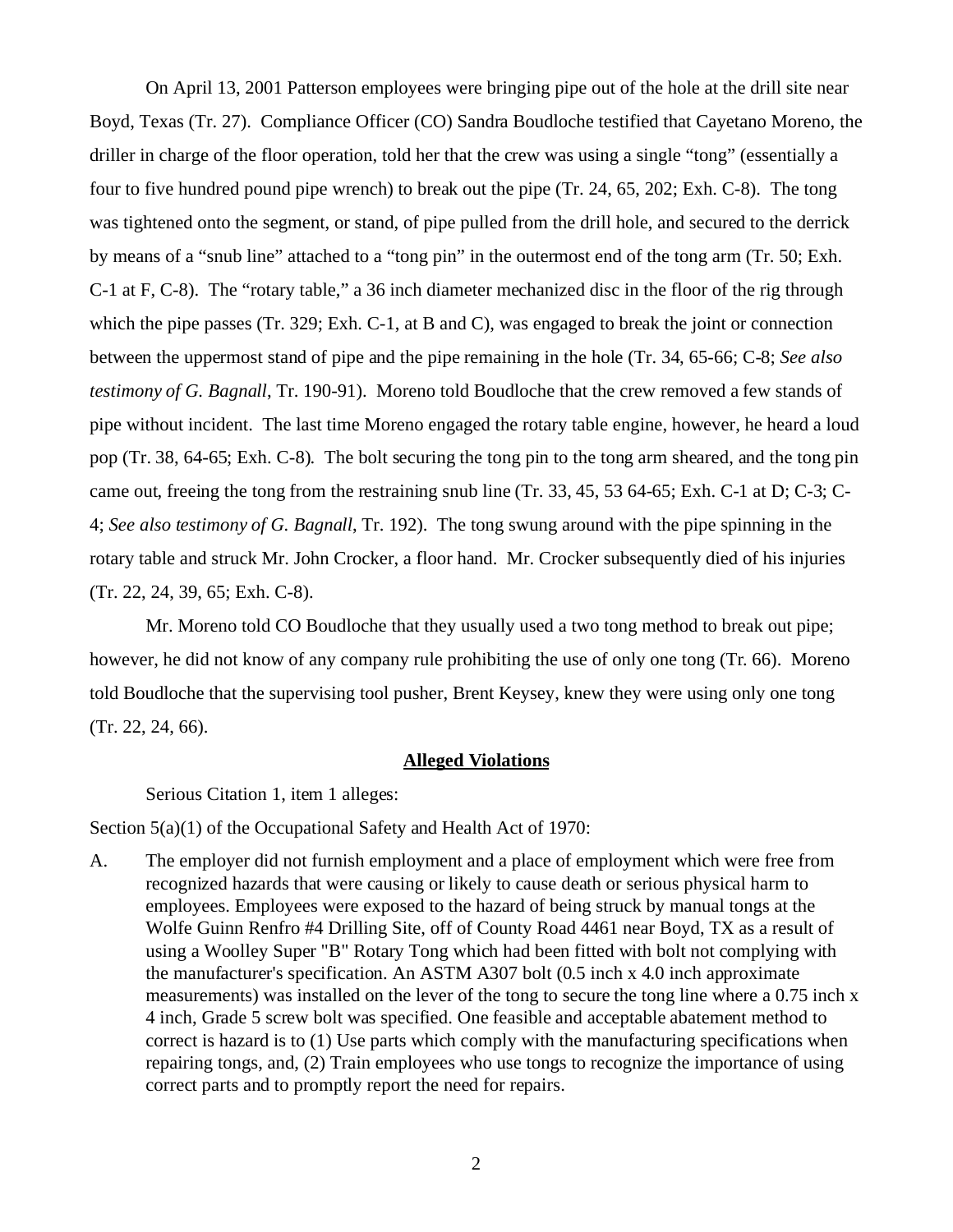B. The employer did not furnish employment and a place of employment which were free from recognized hazards that were causing or likely to cause death or serious physical harm to employees. Employees were exposed to the hazard of being struck by a Woolley Super "B" Rotary Tong at the Wolfe Guinn Renfro #4 Drilling Site, off of County Road 4461 near Boyd, TX as a result of the work practice of using the breakout tong and rotary power to accomplish the initial breakout of tool joints. Among other methods, one feasible and acceptable abatement method to correct this hazard is to (1) Use both sets of tongs when drill string tool-joint connections are initially broken out and, (2) Ensure employees are clear of the tongs before they are heavily torqued during both "making up" and "breaking out" activities.

#### **Discussion**

**Use of a single tong.** CO Boudloche and Gary Bagnall, a registered professional engineer with a specialty in petroleum engineering (Tr. 175), explained the standard method of removing or "tripping out" pipe from a drill hole. According to the witnesses, each stand of pipe is pulled from the hole in the rotary table in the floor of the rig. "Slips," or chocks are inserted between the pipe and the sides of the hole in the rotary table to prevent the pipe from slipping back into the hole (Tr. 28, 32, 185). The uppermost stand is then disconnected or "broken" from the pipe remaining in the hole (Tr. 27, 185-86). The connection between the top stand of pipe and the pipe remaining in the hole is broken by means of two tongs. One tong, the "back-up tong" is secured to the pipe below the connection and tied off by means of a snub line to a derrick leg or another stationary part of the drilling rig. The second tong, or "breakout tong," is attached to the stand of pipe above the connection. A tong line is run through a tong pin at the outermost end of the breakout tong arm (Tr. 45, 186; Exh. C-3). The tong line is attached to a winch or "cat head" (Tr. 28, 49-50, 185-189; Exh. C-11). When the winch is engaged, the breakout tong exerts force on the top segment of pipe, causing it to turn, and breaking the connection (Tr. 185-189; Exh. C-11). The back-up tong is then removed, and the rotary table is engaged, spinning the pipe in the hole and unscrewing it from the top segment of pipe. The freed stand is then set back into the derrick (Tr. 189).

CO Boudloche testified that the petroleum industry recognizes a safety hazard in using only one tong to break out pipe (Tr. 99). Mr. Bagnall testified that the drilling industry recognizes that making the initial break on a pipe connection with the rotary table is an unsafe practice (Tr. 181, 206). Bagnall stated that his conclusion was based on his experience in the industry, and his research into the issue following the accident giving rise to this case. According to both Bagnall and Boudloche, the power is more easily controlled when two tongs are used (Tr. 99, 165, 167, 197). Bagnall explained that the clutch on the winch allows the driller to apply steadily increasing force, and to judge the amount of torque being exerted, while the rotary table engages immediately at 75-85 rpm (Tr. 197-98). In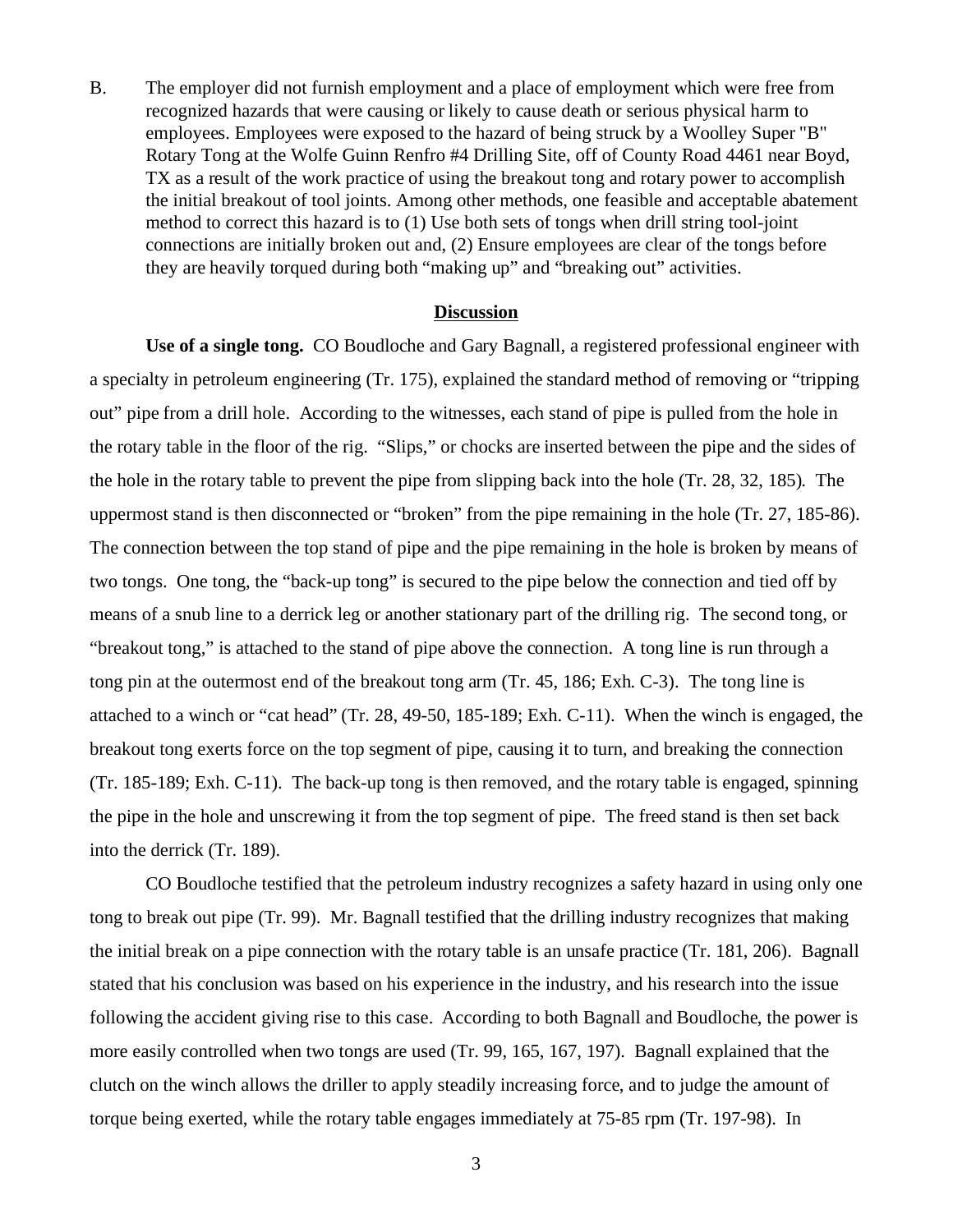addition, Bagnall testified, when the rotary is engaged to break out pipe, the slips holding the pipe can come loose. The slips may strike personnel standing in the area. Without the slips holding the pipe in place, the drill pipe can fall back into the hole, taking the tong down to the rotary table (Tr. 201-02).

Both Bagnall and Boudloche pointed to the American Petroleum Institute's **Recommended**

**Practice for Occupational Safety for Oil and Gas Well Drilling and Servicing Operations. 9.8.2,** which states:

Rotary table power shall not be used to accomplish initial breakout of tool joints. The rotary table can be used for spinning out joints once initial breakout is effected.

## (Tr. 61, 86, 205, Exh. C-9).

Randy Miles, Patterson's operations manager (Tr. 277), testified that Patterson instructs its drilling personnel to use two sets of tongs when tripping out pipe (Tr. 292). Miles testified that Patterson's operating procedures and API recommended practice 9.8.2 are intended to protect, not employees, but drill pipe, from damage. According to Miles, if the joint does not break immediately, the slips can turn, and bend or scar the pipe (Tr. 282). Miles testified that although many employee injuries on oil rigs can be attributed to tongs, those injuries are generally incurred while the tongs are swinging loose on the pendulums from which they are suspended (Tr. 304). According to Miles, the accident that killed Mr. Crocker was not similar to any other tong accident with which he was familiar (Tr. 286, 305). Miles admitted, however, that ¶9.8.2 is part of the API's recommended occupational safety practices and is intended to address employee safety (Tr. 295-96).

David Cain, Patterson's safety director (Tr. 310), testified similarly that the tong manufacturer recommends breaking out pipe using two tongs to protect drill pipe (Tr. 316). Cain stated that the manufacturer does recognize a possible safety hazard in using the rotary table to break out pipe, in that the slips can fly out and injure employees (Tr. 316-17). Cain testified that, prior to the incident on Respondent's rig near Boyd, Texas on April 13, 2001, he had never heard of an accident like the one involving Mr. Crocker (Tr. 330). Cain admitted that API recommended practice 9.8.2 is intended to address employee safety to some extent, but argued that operational issues are often contained in safety documents (Tr. 303, 344-45).

**Violation of**  $\S5(a)(1)$ **.** In order to prove a violation of section  $5(a)(1)$  of the Act, the Secretary must show that: (1) a condition or activity in the employer's workplace presented a hazard to employees, (2) the cited employer or the employer's industry recognized the hazard, (3) the hazard was causing or likely to cause death or serious physical harm, and (4) a feasible and useful means of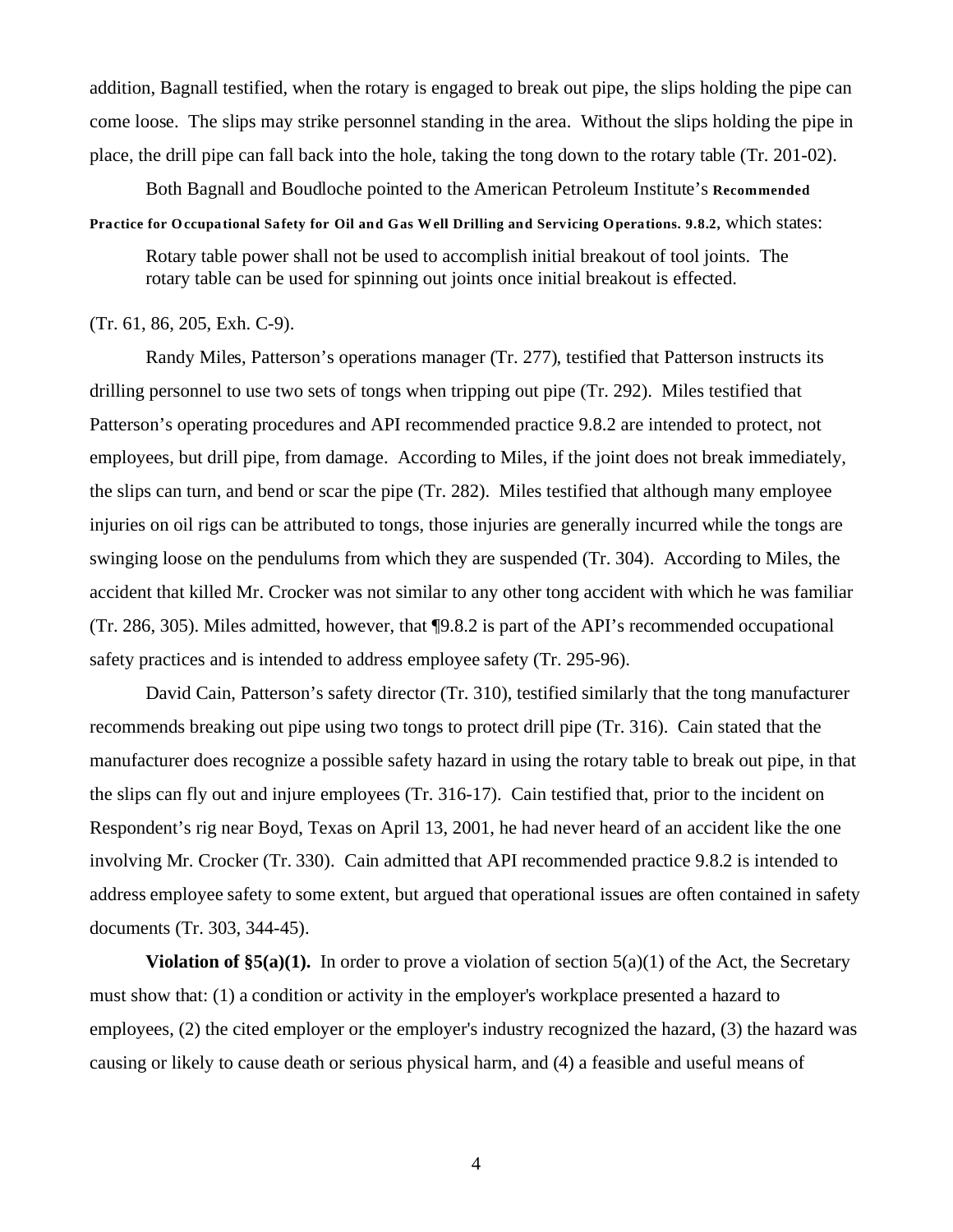abatement existed by which to materially reduce or eliminate the hazard. *Kokosing Constr. Co., Inc*., 17 BNA OSHC 1869 (No. 92-2596, 1996).

 The citation identifies the hazard in this case as "the work practice of using the breakout tong and rotary power to accomplish the initial breakout of tool joints." The parties agree that the cited practice is not approved in the oil drilling industry. Patterson, however, maintains that the industry eschews the practice solely because it can damage drill pipe. Contrary to Patterson's assertions, the preponderance of the evidence establishes that the industry also regards the practice as an occupational hazard. Complainant's expert, Gary Bagnall, is a consultant with a degree in petroleum engineering and 25 years of experience in the field (Tr. 171-175). Mr. Bagnall is a past member of the American Petroleum Institute, which sets the operating and safety standards for the petroleum industry (Tr. 175- 76). Mr. Bagnall testified that the cited practice is recognized in the industry as unsafe, and points to the API recommended practice at ¶9.8.2, which prohibits the use of the rotary table to accomplish initial break out. The Commission has consistently held that industry guidelines like the API are evidence of industry recognition of a hazard. *See e.g. Beverly Enterprises, Inc.,* 19 BNA OSHC 1161, 2000 CCH OSHD ¶32,227 (Nos. 91-3144, 92-238, 92-819, 92-1257, 93-724, 2000); *Kokosing Constr. Co., Inc., supra*. Moreover, both of Patterson's employee witnesses admitted that the cited API practice is intended to address occupational safety and health issues. Both parties agree that the practice can dislodge the slips which hold the drill pipe in place. Patterson's safety director, David Cain admitted that the possibility of the slips flying out was recognized by the tong manufacturer. Mr. Bagnall described the obvious consequence of losing the slips, *i.e.* the drill pipe falls back into the hole, taking the massive tong down with it. Though he described the tong striking the rotating table only as a "situation where you've lost control" (Tr. 202), clearly, such an event could pose a risk of serious harm to employees in the swing radius of the tong. The preponderance of the evidence shows that using the rotary table to accomplish the initial breakout of pipe joints is recognized as hazardous in the oil drilling industry.

Patterson argues that none of the witnesses had never heard of an accident exactly like the one which resulted in Mr. Crocker's death. However, that the April 13, 2001 accident was not specifically foreseeable is not a defense in a 5(a)(1) action. In *Wiley Organics, Inc.,* 17 BNA OSHC 1586, 1996 CCH OSHD ¶31,035 (No. 91-3275, 1996), the Commission noted that "[t]he risk of injury to employees, not the specific incident or accident that results in injury, is the relevant consideration in determining the existence of a recognized hazard." *Id.* at 1594.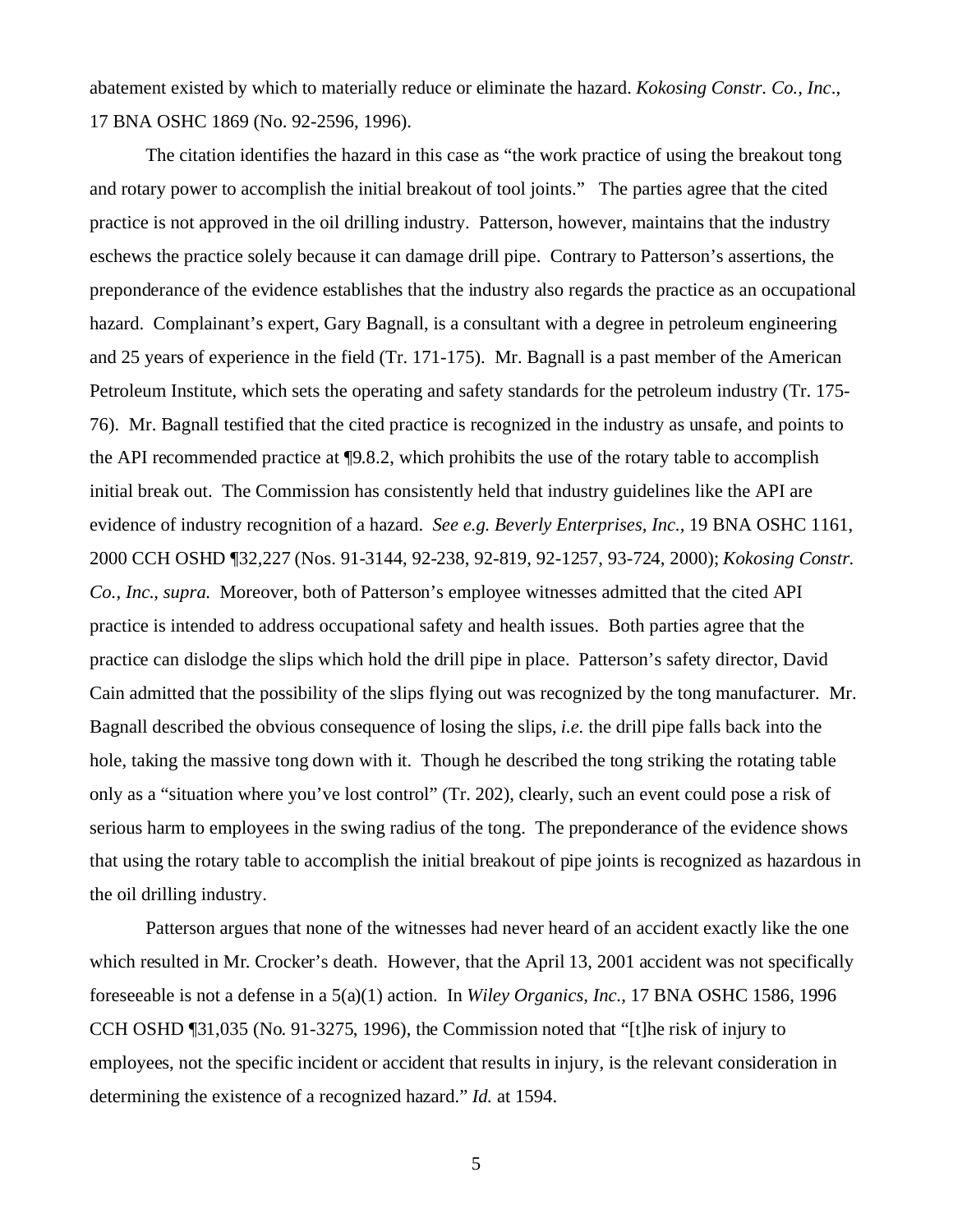It is undisputed that the cited hazardous practice was in use at Patterson's Boyd work site, with the knowledge of Patterson's supervisory personnel. The abatement measures suggested by the Secretary, *i.e.*, using both sets of tongs when initially breaking out connections, and ensuring that employees are out of the tongs' swing radius when breaking out, are feasible. According to Patterson's employees, the two tong method is generally used at its work sites. There is no evidence in the record establishing any need for employees to be standing in the swing radius of the tongs during initial breakout.<sup>1</sup> Rather, CO Boudloche testified that Patterson's safety program prohibits employees standing between the tongs when joints are broken using the two tong method (Tr. 101). Respondent introduced a Safety Meeting Topic and Report form from its acknowledged industry leader (*see,* Respondent's Post Hearing Brief, p. 1), the International Association of Drilling Contractors (IADC), which states: "Stand clear of tongs when making up or breaking" (Exh. R-7).

Complainant has established the violation cited at citation 1, item 1B.

**The bolt.** The broken tong pin bolt was a  $\frac{1}{2}$  inch, grade 2 carriage bolt (Tr. 23). According to CO Boudloche, Patterson's vice president, Mark Cullifer, and its safety director, David Cain, told her that a 3/4 inch, grade 5 bolt was specified to attach the tong pin (Tr. 26, 52, 56). Boudloche testified that she spoke with a representative of the tong's manufacturer, who confirmed that a 3/4 inch, grade 5 bolt should be used to secure the tong pin (Tr. 106-07). Mr. Bagnall testified that the intended bolt had over four times the tensile strength of the bolt actually used in the tong at the time of the accident (Tr. 207-08, 230). David Cain testified, however, and Mr. Bagnall agreed, that, when used as intended, the bolt in question was not a load bearing bolt (Tr. 216, 316, 321). Bagnall stated that the way the tong line was rigged in this case caused the load to be transferred to the bolt (Tr. 192, 198, 214-15). At the time of the accident, the tong line was used as a snub line (*i.e.,* it was anchored to a stationary portion of the derrick). The snub line was attached to the tong pin by means of a "clevis or shackle bolt." The short snub line caused force to be applied on the tong line at an angle "less than perpendicular to the tong" (Tr. 198, 213; Exh. C-1, at C). According to Bagnall, the rigging caused a component of force to run parallel down the tong arm and shear the tong pin bolt (Tr. 215). It was

 $1$  Keeping employees out of the tong's swing radius during breakout is cited not as a recognized hazard, but as a feasible means of abatement in the October 5, 2001 citation. The evidence, however, shows that on March 7, 2001 a Patterson floor-hand was hit by a tong and thrown across the floor, fracturing his forearm, when the driller engaged the rotary instead of the winch. The injured employee was expecting the breakout tong to move, but the back-up tong swung around instead, striking the employee (Tr. 296-97, 354; Exh. C-10, R-13). This judge notes that the March 7, 2001 accident should have placed Patterson on notice that employees standing within the swing radius of the tongs during breakout are at risk of being struck, regardless of whether one or two tongs are used.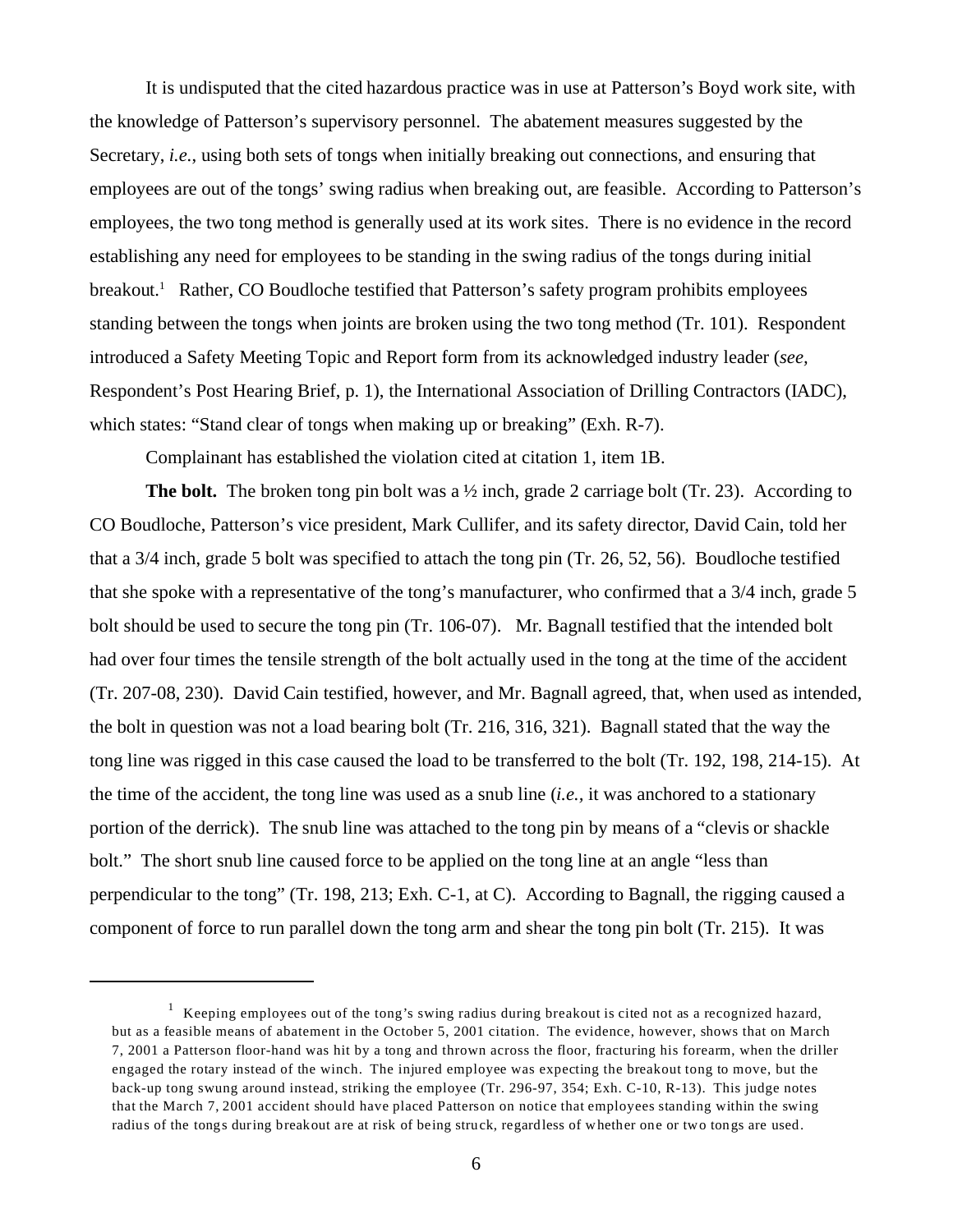Bagnall's opinion that the rigging caused the tong pin to fail (Tr. 192, 215-16). Furthermore, Bagnall opined, had a 3/4 inch, grade 5 bolt been in use, the tong line would have failed at some other location (Tr. 199, 215-16). Nonetheless, Bagnall believed that replacing any part with a smaller, lower grade material introduces the possibility of failure and so creates a hazard (Tr. 210).

**Violation of §5(a)(1).** The Secretary provides no evidence in support of Mr. Bagnall's bald assertion that *anytime* a manufacturer supplied part is replaced with an "inferior," *i.e.*, smaller, or weaker part, such substitution constitutes a recognized hazard. Complainant did not produce any manufacturer's specifications in this case, and, in effect, asks this judge to find that the hazard created by the replacement of manufacturer supplied parts with lower grade components is so obvious that it need provide no further proof that the practice constitutes a recognized hazard.

This judge finds that Mr. Bagnall's unsupported statement regarding replacement parts is insufficient to relieve the Secretary of her burden of establishing the existence of a recognized hazard. See, So. Ohio Bldg. Sys., Inc. v. OSHRC, 649 F.2d 456 (6<sup>th</sup> Cir. 1981). Both parties agree that the tong pin bolt, when rigged as intended, is a non-load bearing bolt. In the absence of a showing that Patterson, or the oil drilling industry in general, recognized that the bolt became load bearing when rigged at less than 90 degrees, this judge cannot find that the replacement of the tong pin bolt with a lesser quality bolt constituted a recognized hazard.

Moreover, it is clear from Mr. Bagnall's testimony that he believed improper rigging was responsible for both the shearing of the tong pin bolt, and the resulting danger of being struck by the rotating tong. Mr. Bagnall flatly stated that the use of a higher grade bolt would not have abated the hazard caused by the improper rigging. Under these circumstances, this judge cannot find that the abatement described in the citation, "[using] parts which comply with the manufacturing specifications when repairing tongs, and, [training] employees who use tongs to recognize the importance of using correct parts and to promptly report the need for repairs," would materially reduce or eliminate the hazard.

Complainant failed to establish the violation set forth at citation 1, item 1A.

## **Penalty**

The Secretary proposes a penalty of \$6,300.00. In determining the penalty the Commission is required to give due consideration to the size of the employer, the gravity of the violation and the employer's good faith and history of previous violations. The gravity of the offense is the principle factor to be considered. *Nacirema Operating Co*., 1 BNA OSHC 1001, 1972 CCH OSHD ¶15,032